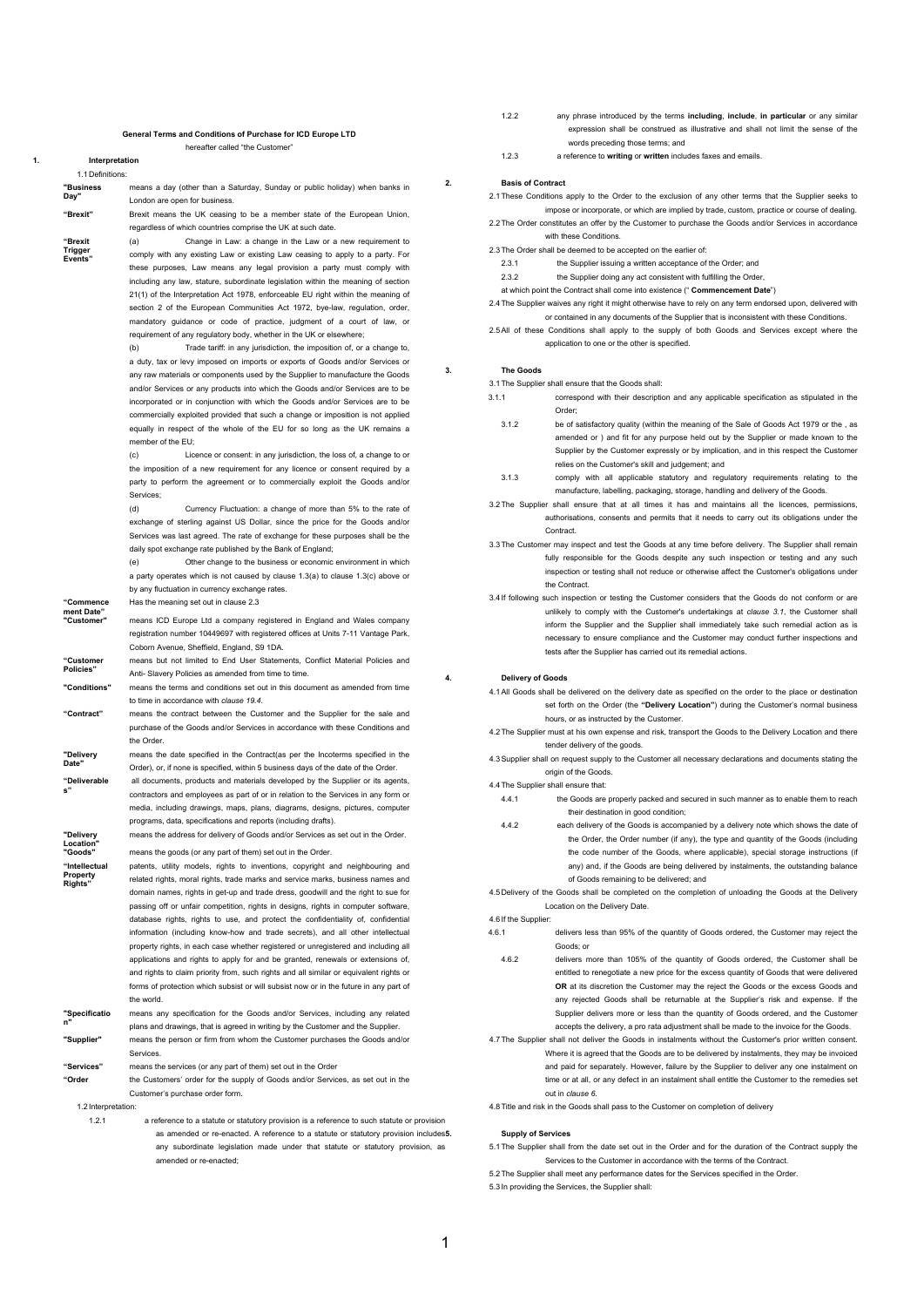- 5.3.1 co-operate with the Customer in all matters relating to the Services, and comply with all instructions of the Customer;
- 5.3.2 perform the Services with the best care, skill and diligence in accordance with best practice in the Customer's industry, profession or trade;
- 5.3.3 use personnel who are suitably skilled and experienced to perform tasks assigned to them, and in sufficient number to ensure that the Customer's obligations are fulfilled in accordance with the Contract;
- 5.3.4 ensure that the Goods and/or Services will conform with all descriptions and specifications set out in the Order, and that the Services shall be fit for any purpose that the Customer expressly or impliedly makes known to the Customer;
- 5.3.5 provide all equipment, tools and vehicles and such other items as are required to provide the Services;
- 5.3.6 use the best quality goods, materials, standards and techniques, and ensure that, and all goods and materials supplied and used in the Services or transferred to the Customer, will be free from defects in workmanship, installation and design;
- 5.3.7 obtain and at all times maintain all licences and consents which may be required for the provision of the Services;
- 5.3.8 comply with all applicable laws, regulations, regulatory policies, guidelines or industry codes which may apply to the provision of the Services;
- 5.3.9 observe all health and safety rules and regulations and any other security requirements that apply at any of the Customer's premises;
- 5.3.10 hold all materials, equipment and tools, drawings, specifications and data supplied by the Customer to the Supplier(**Customer Materials**) in safe custody at its own risk, maintain the Customer Materials in good condition until returned to the Customer, and not dispose or use the Customer Materials other than in accordance with the Customer's written instructions or authorisation;
- 5.3.11 not do or omit to do anything which may cause the Customer to lose any licence, authority, consent or permission upon which it relies for the purposes of conducting its business, and the Supplier acknowledges that the Customer may rely or act on the Services;

## **6. Quality and Remedies**

- 6.1 The Supplier's representation of the quality of all Goods and/or Services shall be an essential condition of the contract, and any noncompliance therewith shall give Customer the right to reject any of the Goods and/or Services and to repudiate the contract.
- 6.2 If the Goods and/or Services are not delivered on the Delivery Date, or do not comply with the undertakings set out in *clause [3.1](#page-0-0) and 5.3.4.*, then, without limiting any of its other rights or remedies, and whether or not it has accepted the Goods and/or Services, the Customer10. may exercise any one or more of the following remedies:
	- 6.2.1 to terminate the Contract;
- 6.2.2 to reject the Goods and/or Service (in whole or in part) and return them to the Supplier at the Supplier's own risk and expense;
- 6.2.3 to require the Supplier to repair, replace and/or rectify the rejected Goods and/or Service, or to provide a full refund of the price of the rejected Goods and/or (if paid);
- 6.2.4 to refuse to accept any subsequent delivery of the Goods and/or Services which the Supplier attempts to make;
- 6.2.5 to recover from the Supplier any costs incurred by the Customer in obtaining substitute Goods and/or Services from a third party; and
- 6.2.6 to claim damages for any other costs, loss or expenses incurred by the Customer which are in any way attributable to the Customer's failure to carry out its obligations under the Contract.

6.3 These Conditions shall apply to any repaired or replacement Goods and/or Services supplied by the Customer.

6.4 The Customer's rights and remedies under these Conditions are in addition to its rights and remedies implied by statute and common law.

## **7. Inspection and Testing of Goods**

- 7.1 The Customer's inspector or representative and any inspector or representative of the Customer or the agent of any of them or of any governmental department concerned, may, on the Customer's authority, inspect or test the Goods and/or Services at any reasonable time at the Supplier's facilities or at the facilities of any permitted subcontractor or assignee. For this purpose, the Supplier will give to the Customer or any nominee of the Customer, or otherwise arrange for, reasonable access to the Customer's facilities or any such other facilities where the Goods and/or Services can be inspected and/ or tested.
- 7.2 If specified by the Customer, the Supplier will give adequate notice of any testing of Goods and/or Services which the Customer is entitled to attend and shall provide the Customer with such test certificates as the Customer may reasonably require.
- 7.3 Such inspection prior to delivery does not relieve the Supplier of any liability nor does the inspection prior to delivery imply acceptance of the Goods and/or Services in the event that Customer discovers upon delivery that any of the Goods and/or Services set forth in the Contract are defective or non compliant in any way to the Contract.
- 7.4 The Customer reserves the right, at its option, either to reject any Goods and/or Services in whole or in part (whether or not the same have been delivered to and accepted by the Customer) or to cancel the Contract or any part of the Contract or to delay acceptance of the whole or any part of the Contract without any further payment or charge for storage or delay in any of the following circumstances:
- 7.4.1 failure of the Supplier to strictly comply with the description, specification and drawings relating to the Goods to be supplied or Services to be carried out and/or failure to comply with any governmental standard, statute or regulation specification where applicable.
- 7.4.2 If the Goods and/or Services are below the specified standard or fail to pass any inspection or test in accordance with these Conditions; or
- 7.4.3 If the Supplier other wise fails to comply in all respects with any of it obligations under these Conditions.

#### **8. Title and Risk**

- 8.1 Title to the Goods shall pass to the Customer on delivery to the place specified in the Order or as otherwise agreed without prejudice to any right of rejection or other right which may accrue or have accrued to the Customer under these Conditions or otherwise.
- 8.2 All Goods rejected or returned for any reason shall be at the risk of Supplier during return transit to Customer.

#### **9. Price and Payment**

9.1 The price of the Goods and/or Service shall be the price set out in the Contract, or, if no price is quoted, the price set out in the Customer's agreed price list in force as at the date the Contract came into existence.

9.2 The price of the Goods and/or Service:

- 9.2.1 excludes amounts in respect of value added tax (**VAT**), which the Customer shall additionally be liable to pay to the Supplier at the prevailing rate, subject to the receipt of a valid VAT invoice; and
- 9.2.2 excludes the costs of packaging, insurance and carriage of the Goods unless it was pre agreed in the Contract.

9.3 No extra charges shall be effective unless agreed in writing with the Customer.

- 9.4 The Supplier may invoice the Customer for price of the Goods and/or Services plus VAT at the prevailing rate (if applicable) on or at any time after the completion of delivery. The Supplier shall ensure that the invoice includes the date of the Order, the invoice number, the Customer's order number, the Customer's VAT registration number and any supporting documents that the Customer may reasonably require.
- 9.5 The Customer may at any time, without limiting any of its other rights or remedies, set off any liability of the Supplier to the Customer against any liability of the Customer to the Customer.

#### **10. Indemnity**

- <span id="page-1-0"></span>10.1 The Supplier shall keep the Customer indemnified against all liabilities, costs, expenses, damages and losses (including but not limited to any direct, indirect or consequential losses, loss of profit, loss of reputation and all interest, penalties and legal costs (calculated on a full indemnity basis) and all other reasonable professional costs and expenses) suffered or incurred by the Customer as a result of or in connection with the supply of the Goods and/or Services
- 10.1.1 any claim made against the Customer for actual or alleged infringement of a third party's intellectual property rights arising out of, or in connection with, the manufacture, supply or use of the Goods, or receipt, use or supply of the Services (excluding the Customer Materials);
- 10.1.2 any claim made against the Customer by a third party for death, personal injury or damage to property arising out of, or in connection with, defects in the Goods, as delivered, or the Deliverables; and
- 10.1.3 any claim made against the Customer by a third party arising out of or in connection with the supply of the Goods, as delivered, or the Services.
- 10.2 This *clause [10](#page-1-0)* shall survive termination of the Contract.

# **11. Intellectual Property Rights**

- 11.1 All Intellectual Property Rights in or arising out of or in connection with the Services (other than Intellectual Property Rights in any materials provided by the Customer) shall be owned by the Supplier. 11.2 The Supplier grants to the Customer, or shall procure the direct grant to the Customer of, a
- fully paid-up, worldwide, non-exclusive, royalty-free perpetual and irrevocable licence OR licence during the term of the Contractl to copy and modify the Deliverables (excluding materials provided by the Customer) for the purpose of receiving and using the Services and the Deliverables in its business.
- 11.3 The Customer shall not sub-license, assign or otherwise transfer the rights granted in Clause 11.2.
- 11.4 The Customer grants the Supplier a fully paid-up, non-exclusive, royalty-free nontransferable licence to copy [and modify] any materials provided by the Customer to the Supplier for the term of the Contract for the purpose of providing the Services to the Customer

## **12. Insurance**

12.1 During the term of the Contract and for a period of 6 years thereafter, the Supplier shall maintain in force, with a reputable insurance company, professional indemnity insurance, product liability insurance and public liability insurance to cover the liabilities that may arise under or in connection with the Order, and shall, on the Customer's request, produce both the insurance certificate giving details of cover and the receipt for the current year's premium in respect of each insurance.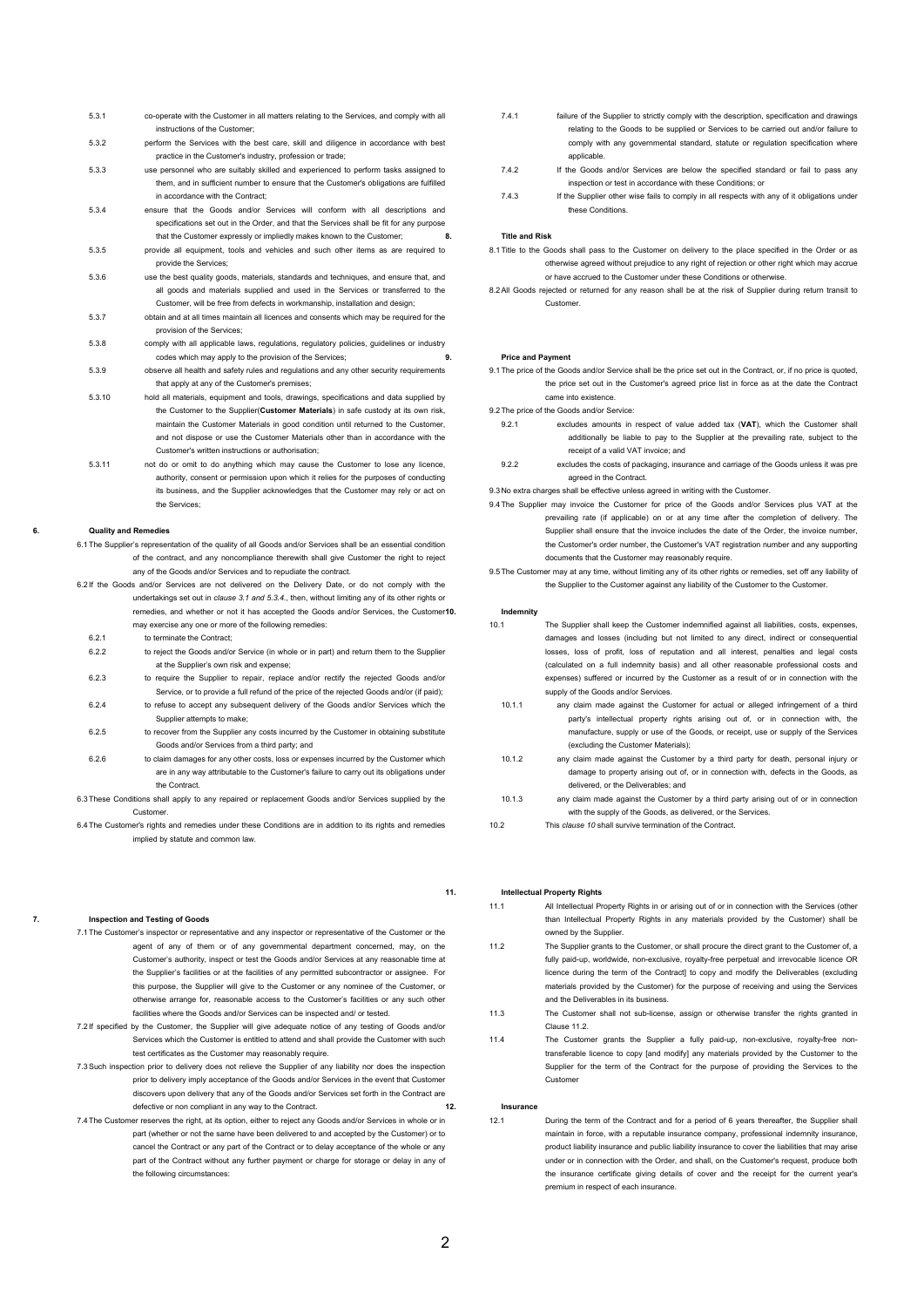### <span id="page-2-1"></span>**13. Confidentiality**

- 13.1 A party ("**receiving party**") shall keep in strict confidence all technical or commercial knowhow, specifications, inventions, processes or initiatives which are of a confidential nature and have been disclosed to the receiving party by the other party ("**disclosing party**"), its employees, agents or subcontractors and any other confidential information concerning the disclosing party's business, its products and services which the receiving party may obtain.17. The receiving party shall only disclose such confidential information to those of its employees, agents and subcontractors who need to know it for the purpose of discharging the receiving party's obligations under the Contract, and shall ensure that such employees, agents and subcontractors comply with the obligations set out in this clause as though they were a party to the Contract. The receiving party may also disclose such of the disclosing party's confidential information as is required to be disclosed by law, any governmental or regulatory authority or by a court of competent jurisdiction.
- 13.2 This *clause [13](#page-2-1)* shall survive termination of the Contract.

# <span id="page-2-2"></span>**14. Compliance with Relevant Laws, Policies and Licences**

- 14.1 In performing it obligations under the Contract the Supplier shall comply with all applicable (but not limited to) laws, statutes, regulations, codes and Customer Policies as required and amended from time to time and in force.
- 14.2 The Customer may immediately terminate the Contract for any breach of *clause [14](#page-2-2)*.
- 14.3 In the event the performance of the Contact requires Customer to have a permit or license<sup>19</sup>. from any governmental authority wherever located, whether domestic or abroad, the Contract shall be conditional upon such permit or license being available and obtained by Customer at the required time.

#### **15. Termination**

- 15.1 The Customer may terminate the Contract in whole or in part at any time before delivery with immediate effect by giving the Supplier written notice, whereupon the Supplier shall discontinue all work on the Contract. The Customer shall pay the Supplier fair and reasonable compensation for any work in progress on the Goods and/or Services at the time of termination, but such compensation shall not include loss of anticipated profits or any consequential loss.
- 15.2 Without limiting its other rights or remedies, the Customer may terminate the Contract with immediate effect by giving written notice to the Supplier if:
	- 15.2.1 the Supplier commits a material breach of any term of the Contract and (if such a breach is remediable) fails to remedy that breach within 14 days of that party being notified in writing to do so;
	- 15.2.2 the Supplier takes any step or action in connection with its entering administration, provisional liquidation or any composition or arrangement with its creditors (other than in relation to a solvent restructuring), being wound up (whether voluntarily or by order of the court, unless for the purpose of a solvent restructuring), having a receiver appointed to any of its assets or ceasing to carry on business or, if the step or action is taken in another jurisdiction, in connection with any analogous procedure in the relevant jurisdiction;
	- 15.2.3 the Supplier takes any step or action in connection with the Supplier being made bankrupt, entering any composition or arrangement with his creditors, having a receiver appointed to any of his assets, or ceasing to carry on business or if the step or action is taken in another jurisdiction, in connection with any analogous procedure in the relevant jurisdiction;
- 15.2.4 the Supplier suspends, or threatens to suspend, or ceases or threatens to cease to carry on all or a substantial part of its business; or
- 15.2.5 the Supplier's financial position deteriorates to such an extent that in the Customer's opinion the Customer's capability to adequately fulfil its obligations under the Contract has been placed in jeopardy.
- 15.3 Termination of the Contract, however arising, shall not affect any of the parties' rights and remedies that have accrued as at termination.
- 15.4 Clauses that expressly or by implication survive termination of the Contract shall continue in full force and effect.

#### **16. Brexit Tigger, Renegotiating and Termination**

- 16.1 Right to renegotiate or terminate. If a Brexit Trigger Event occurs, the Customer may: 16.1.1 require the Supplier to negotiate in good faith an amendment to this agreement to alleviate the Brexit Trigger Event; and
- 16.1.2 if no such amendment is made to this agreement within 30 days, terminate this agreement by giving the Supplier not less than 30 Days and not more than 60 Days written notice. On termination under this clause, clause, 17 (Consequences of termination) shall apply.
- 16.2 Brexit Trigger Event means any of the following events occurring at any time after the UK ceases to be a Member State of the European Union:
- 16.2.1 a substantial adverse impact on the Customer's ability to perform the agreement in accordance with its terms and the law;
- 16.2.2 an increase in the costs incurred by the Customer in performing the agreement at a mutually agreed percentage, since the price for the Goods and/or Services was last agreed;
- 16.2.3 the price of the Goods and/or Services under this agreement is at a mutually agreed percentage, lower than the market value for similar products or services (an impact on the Supplier);
- 16.2.4 the price of the Goods and/or Services under this agreement exceeds the market value for similar products or services by a mutually agreed percentage (an impact on the Customer).

16.3 Overlap with other rights and obligations. Save as expressly provided in this clause 16, a Brexit Trigger Event shall not terminate or alter (or give any party a right to terminate or alter) this contract, or invalidate any of its terms or discharge or excuse performance under it. If there is an inconsistency between the provisions of this clause and any other provision of this agreement, the provisions of this clause shall prevail.

## **17. Consequences' of Termination**

17.1 On termination of the Contract, the Supplier shall immediately deliver to the Customer all Deliverables whether or not then complete, and return all Customer Materials. If the Supplier fails to do so, then the Customer may enter the Supplier's premises and take possession of them. Until they have been returned or delivered, the Supplier shall be solely responsible for their safe keeping and will not use them for any purpose not connected with the Contract.

#### **18. Force Majeure**

18.1 Neither party shall be in breach of the Contract nor liable for delay in performing, or failure to perform, any of its obligations under it if such delay or failure results from an event, circumstance or cause beyond its reasonable control. If the period of delay or nonperformance by the Supplier continues for 1 month, the Customer may terminate the Contract by giving 30 days written notice to the Supplier.

# **19. General**

# 19.1 **Assignment and other dealings**

- 19.1.1 The Customer may at any time assign, transfer, mortgage, charge, subcontract or deal in any other manner with any or all of its rights or obligations under the Contract.
- 
- 19.1.2 The Supplier may not assign, transfer, mortgage, charge, subcontract, declare a trust over or deal in any other manner with any or all of its rights or obligations under the
- Contract without the prior written consent of the Customer. 19.2 **Subcontracting.** The Supplier may not subcontract any or all of its rights or obligations
- under the Contract without the prior written consent of the Customer. If the Customer consents to any subcontracting by the Supplier, the Supplier shall remain responsible for all the acts and omissions of its subcontractors as if they were its own.
- 19.3 **Entire agreement.** The Contract constitutes the entire agreement between the parties and supersedes and extinguishes all previous agreements, promises, assurances, warranties, representations and understandings between them, whether written or oral, relating to its subject matter.
- <span id="page-2-0"></span>19.4 **Variation.** Except as set out in these Conditions, no variation of the Contract, including the introduction of any additional terms and conditions, shall be effective unless it is agreed in writing and signed by the Customer.
- 19.5 **Waiver.** Except as set out in *clause [2.4](#page-0-1)*, no failure or delay by a party to exercise any right or remedy provided under the Contract or by law shall constitute a waiver of that or any other right or remedy, nor shall it prevent or restrict the further exercise of that or any other right or remedy. No single or partial exercise of such right or remedy shall prevent or restrict the further exercise of that or any other right or remedy.
- 19.6 **No partnership or agency**. Nothing in the Contract is intended to, or shall be deemed to, establish any partnership or joint venture between the parties, constitute either party the agent of the other, or authorise either party to make or enter into any commitments for or on behalf of the other party.
- 19.7 **Severance.** If any provision or part-provision of the Contract is or becomes invalid, illegal or unenforceable, it shall be deemed modified to the minimum extent necessary to make it valid, legal and enforceable. If such modification is not possible, the relevant provision or part-provision shall be deemed deleted. Any modification to or deletion of a provision or part-provision under this clause shall not affect the validity and enforceability of the rest of the Contract.

## 19.8 **Notices.**

- <span id="page-2-3"></span>19.8.1 Any notice given to a party under or in connection with the Contract shall be in writing, addressed to that party at its registered office (if it is a company) or its principal place of business (in any other case) or such other address as that party may have specified to the other party in writing in accordance with this clause, and shall be delivered personally, or sent by pre-paid first class post or other next working day delivery service, commercial courier, fax or email.
- 19.8.2 A notice or other communication shall be deemed to have been received: if delivered personally, when left at the address referred to in *clause [19.8.1](#page-2-3)*; if sent by pre-paid first class post or other next working day delivery service, at 9.00 am on the second Business Day after posting; if delivered by commercial courier, on the date and at the time that the courier's delivery receipt is signed; or, if sent by fax or email, one Business Day after transmission.
- 19.8.3 This clause does not apply to the service of any proceedings or other documents in any legal action, or other method of dispute resolution.
- 19.9 **Third party rights.** No one other than a party to the Contract and their permitted assignees shall have any right to enforce any of its terms.
- **19.10 Arbitration**